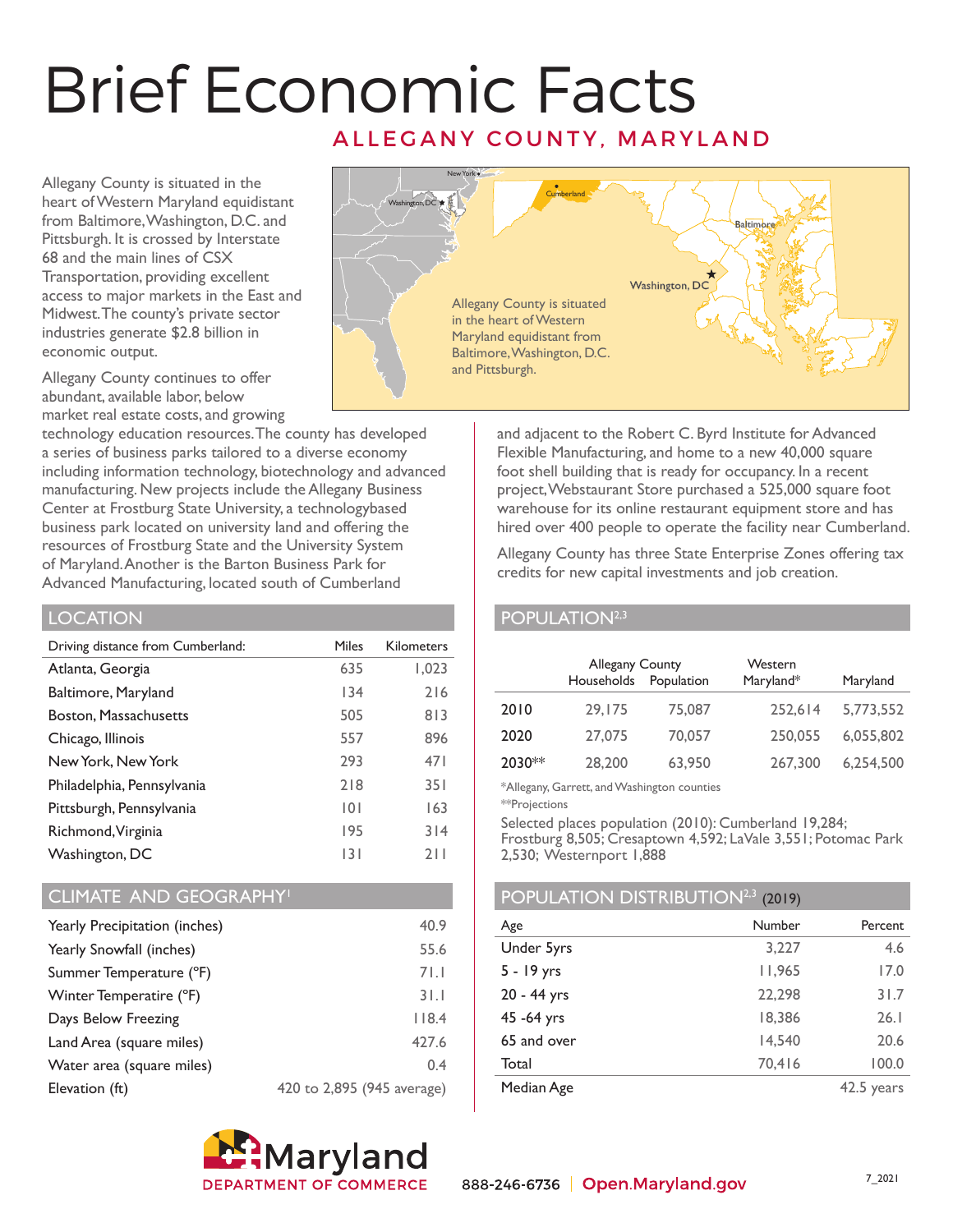# Brief Economic Facts | ALLEGANY COUNTY, MARYLAND

| LABOR AVAILABILITY <sup>3,4,5</sup><br>(BY PLACE OF RESIDENCE) |                 |                        |  |  |
|----------------------------------------------------------------|-----------------|------------------------|--|--|
| Civilian Labor Force (2019 avg.)                               | County          | Labor Mkt.<br>Area $*$ |  |  |
| Total civilian labor force                                     | 32,491          | 60,967                 |  |  |
| Employment                                                     | 30.812          | 57,867                 |  |  |
| Unemployment                                                   | 1,679           | 3,100                  |  |  |
| Unemployment rate                                              | 5.17%           | 5.08%                  |  |  |
| Residents commuting outside the county<br>to work (2015-2019)  | Number<br>1,393 | Percent<br>5%          |  |  |
| Employment in selected occupations (2015-2019)                 |                 |                        |  |  |
| Management, business, science and arts                         | 8629            | 30.5                   |  |  |
|                                                                |                 |                        |  |  |
| Service                                                        | 6648            | 23.5                   |  |  |
| Sales and office                                               | 6281            | 22.2                   |  |  |

\* Allegany and Garrett counties, MD, and Mineral County, WV

## MAJOR EMPLOYERS<sup>6,7</sup> (2019-2020)

| Employer                                    | Product/Service                        | Employment |
|---------------------------------------------|----------------------------------------|------------|
| <b>UPMC Western Maryland</b>                | Medical services                       | 2,200      |
| <b>Frostburg State University</b>           | <b>Higher Education</b>                | 1,005      |
| Hunter Douglas Northeast                    | <b>Window Blinds</b>                   | 900        |
| American Woodmark                           | Cabinets                               | 570        |
| Allegany College of<br>Maryland             | <b>Higher Education</b>                | 510        |
| <b>CSX</b> Transportation                   | Railroad                               | 500        |
| Coduent                                     | Telecommunications                     | 380        |
| Aspira                                      | Telecommunications                     | 325        |
| <b>Federal Correctional</b><br>Institution* | <b>Federal Corrections</b>             | 305        |
| <b>Belt Group</b>                           | General contracting<br>services        | 250        |
| CareFirst                                   | Health Insurance                       | 230        |
| Hamilton                                    | Telecom. Relay for<br>hearing impaired | 195        |
| <b>Friends Aware</b>                        | Services for the<br>disabled           | 195        |
| Y - Riverside Recreation<br>Center          | Recreation and sports<br>center        | 170        |

Excludes post offices, state and local governments, national retail and national foodservice; includes higher education

 \*Employee counts for federal and military facilities exclude contractors to the extent possible; embedded contractors may be included

### EMPLOYMENT4 (2020)

|                                         | Estab- | Annual               |        | Avg. Wkly. |
|-----------------------------------------|--------|----------------------|--------|------------|
| Industry                                |        | lishments Avg. Empl. | Empl.% | Wage       |
| <b>Federal Government</b>               | 28     | 511                  | 1.96   | \$1,331    |
| <b>State Government</b>                 | 12     | 2,493                | 9.56   | 1,153      |
| <b>Local Government</b>                 | 43     | 2,776                | 10.65  | 928        |
| <b>Private Sector</b>                   | 1,433  | 20,286               | 77.82  | 776        |
| Natural resources and<br>mining         | 8      | 25                   | 0.10   | 628        |
| Construction                            | 118    | 1,023                | 3.92   | 1,092      |
| Manufacturing                           | 55     | 1,926                | 7.39   | 792        |
| Trade, Transportation,<br>and utilities | 368    | 5,096                | 19.55  | 656        |
| Information                             | 13     | 275                  | 1.05   | 1,073      |
| <b>Financial activities</b>             | 132    | 914                  | 3.51   | 1,023      |
| Professional and<br>business services   | 169    | 1,729                | 6.63   | 773        |
| Education and health<br>services        | 233    | 5,721                | 21.95  | 999        |
| Leisure and hospitality                 | 183    | 2,885                | 11.07  | 357        |
| Other Services                          | 150    | 691                  | 2.65   | 604        |
| Total                                   | 1,517  | 26,067               | 100.00 | 839        |

Includes civilian employment only

## HOURLY WAGE RATES<sup>4</sup> (2020)

| Selected Occupations                | Median  | Entry   | <b>Skilled</b> |
|-------------------------------------|---------|---------|----------------|
| Accountants                         | \$27.06 | \$16.30 | \$36.15        |
| Aerospace engineers                 | \$60.96 | \$39.17 | \$67.32        |
| <b>Biological technicians</b>       | \$20.02 | \$16.81 | \$22.87        |
| Bookkeeping/accounting clerks       | \$18.34 | \$13.25 | \$21.67        |
| Computer hardware engineers         | \$55.24 | \$30.27 | \$60.72        |
| Computer systems analysts           | \$36.94 | \$20.94 | \$45.87        |
| Computer user support specialists   | \$18.91 | \$15.49 | \$24.04        |
| Customer service representatives    | \$15.81 | \$12.37 | \$19.01        |
| Electrical engineers                | \$48.41 | \$29.32 | \$56.46        |
| Electronics engineering technicians | \$38.82 | \$25.50 | \$44.01        |
| Freight, stock and material movers  | \$14.48 | \$11.88 | \$17.06        |
| Industrial truck operators          | \$19.18 | \$15.23 | \$21.46        |
| Information security analyst        | \$40.61 | \$24.67 | \$52.53        |
| Inspectors, testers, sorters        | \$19.01 | \$12.89 | \$22.88        |
| <b>Machinists</b>                   | \$20.59 | \$13.27 | \$27.92        |
| Maintenance workers, machinery      | \$23.53 | \$16.12 | \$27.79        |
| <b>Mechanical Engineers</b>         | \$38.69 | \$26.04 | \$49.63        |
| Network support specialists         | \$29.28 | \$19.97 | \$34.07        |
| Packaging/filling machine operators | \$18.47 | \$15.89 | \$22.48        |
| Packers and packagers hand          | \$14.02 | \$12.56 | \$14.79        |
| Secretaries                         | \$17.48 | \$12.81 | \$20.88        |
| Shipping/receiving clerks           | \$16.29 | \$12.86 | \$19.75        |
| Stock clerks and order fillers      | \$12.79 | \$11.52 | \$15.62        |
| Team assemblers                     | \$14.50 | \$13.07 | \$16.92        |
| <b>Telemarketer</b>                 | \$14.83 | \$12.28 | \$16.48        |

Wages are an estimate of what workers might expect to receive in Allegany County and may vary by industry, employer and locality.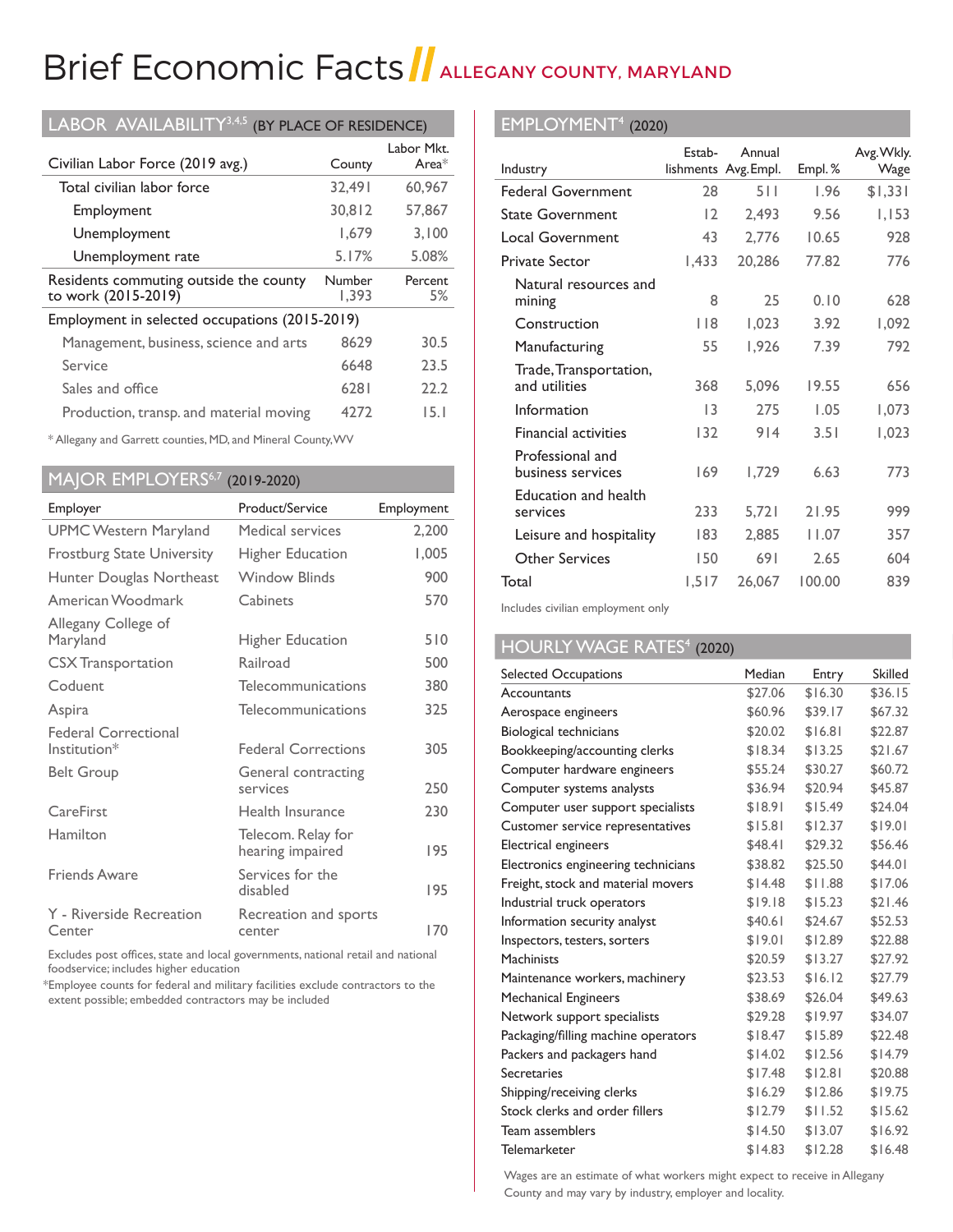# Brief Economic Facts ALLEGANY COUNTY, MARYLAND

| <b>SCHOOLS AND COLLEGES3,8</b>                         |            |         |  |
|--------------------------------------------------------|------------|---------|--|
| Educational Attainment - age 25 & over (2015-2019)     |            |         |  |
| High school graduate or higher                         |            | 90.21%  |  |
| Bachelor's degree or higher                            |            | 18.89%  |  |
| <b>Public Schools</b>                                  |            |         |  |
| Number: 14 elementary; 4 middle; 3 high; 1 career/tech |            |         |  |
| Enrollment: 8.075                                      |            |         |  |
| Cost per pupil: \$13,310                               |            |         |  |
| Students per teacher: 13.7                             |            |         |  |
| High school career / tech enrollment: 465              |            |         |  |
| High school graduates: 564                             |            |         |  |
| Nonpublic Schools Number: 9                            |            |         |  |
| Higher Education (2019)                                | Enrollment | Degrees |  |
| 2-year institution                                     |            |         |  |
| 586<br>Allegany College of Maryland - 2526<br>2,526    |            |         |  |
| 4-year institutions                                    |            |         |  |
|                                                        |            |         |  |

## $TAX RATES<sup>9</sup>$

|                                                                                                                                                                                                                                                                                                                      | <b>Allegany County</b> | Maryland        |
|----------------------------------------------------------------------------------------------------------------------------------------------------------------------------------------------------------------------------------------------------------------------------------------------------------------------|------------------------|-----------------|
| Corporate Income Tax (2020)                                                                                                                                                                                                                                                                                          | none                   | 8.25%           |
| Base – federal taxable income                                                                                                                                                                                                                                                                                        |                        |                 |
| Personal Income Tax (2019)                                                                                                                                                                                                                                                                                           |                        | 3.05% 2.0-5.75% |
| Base – federal adjusted gross income<br>*Graduated rate peaking at 5.75% on taxable income over \$300,000                                                                                                                                                                                                            |                        |                 |
| Sales & Use Tax (2020)                                                                                                                                                                                                                                                                                               | none                   | 6.0%            |
| Exempt – sales for resale; manufacturer's purchase of raw materials;<br>manufacturing machinery and equipment; purchases of materials and<br>equipment used in R&D and testing of finished products; purchases of<br>computer programs for reproduction or incorporation into another<br>computer program for resale |                        |                 |
| Real Property Tax (FY 21)                                                                                                                                                                                                                                                                                            | \$.0.975               | \$0.1120        |
| Effective rate per \$100 of assessed value<br>In addition to this rate, there are some miscellaneous taxes and/ or special<br>taxing areas in the county; in an incorporated area, a municipal rate may also<br>apply                                                                                                |                        |                 |

#### Business Personal Prop. Tax (FY 21) \$2.4375 none

Rate per \$100 of depreciated value

 Exempt – manufacturing and R&D machinery, equipment, materials and supplies; manufacturing, R&D and warehousing inventory. In an incorporated area, a municipal rate may also apply; municipal exemptions may be available

#### Major Tax Credits Available

 Enterprise Zone, Job Creation, More Jobs for Marylanders, R&D, New Jobs, Biotechnology and Cybersecurity Investment, A&E District

#### INCOME3 (2015-2019)

|                         | <b>Percent Households</b> |           |              |  |
|-------------------------|---------------------------|-----------|--------------|--|
| <b>Distribution</b>     | Allegany.                 | Maryland  | U.S.         |  |
| Under \$25,000          | 26.90%                    | 13.10%    | 19.20%       |  |
| \$25,000 - \$49,999     | 26.90%                    | 17.00%    | 21.20%       |  |
| \$50,000 - \$74,999     | 18.70%                    | 15.30%    | 17.20%       |  |
| \$75,000 - \$99,999     | 12.30%                    | 13.20%    | 12.70%       |  |
| $$100,000 - $149,999$   | 10.00%                    | 19.00%    | 15.10%       |  |
| $$150,000 - $199,999$   | 3.20%                     | 10.50%    | 6.80%        |  |
| \$200,000 and over      | 2.00%                     | 12.70%    | 7.70%        |  |
| Median household        | \$45,893                  | \$84,805  | \$62,843     |  |
| Average household       | \$59,335                  | \$111,417 | \$88,607     |  |
| Per Capita              | \$23,607                  | \$42,122  | \$34,103     |  |
| Total income (millions) | \$1,626                   | \$245,697 | \$10,699,831 |  |

#### HOUSING<sup>3,10</sup>

#### Occupied Units (2015-2019) 27,399 (68.8% Owner occupied)

#### Housing Transactions

| Units Sold           | 769       |
|----------------------|-----------|
| Median Selling Price | \$115,000 |

\*All multiple listed properties excludes auctions and FSBO

#### BUSINESS AND INDUSTRIAL PROPERTY6

Allegany County currently has eight modern industrial parks located in and around the Cumberland and Frostburg areas. The sites available in these parks offer a wide variety of options including some with rail and newly added fiber optic lines.

North Branch Industrial Park, the largest park in the county, is in an Enterprise Zone and has several sites available.

A new technology park, Allegany Business Center, is adjacent to Frostburg State University and surrounds the newly constructed Appalachian Laboratory.The first building in the park is complete and has space available.

The Barton Business Park is now home to a brand new 40,000 square foot shell building. The park will continue to focus on advanced manufacturing companies needing land or an existing building for their projects.This greenfield site is conveniently located just a few miles off I-68 on U.S. Route 220.

| Market Profile Data (2019)       | Low      | High     | Average  |
|----------------------------------|----------|----------|----------|
| $Land - cost per acre$           |          |          |          |
| Industrial                       | \$30,000 | \$50,000 | \$37,000 |
| Office                           | N/A      | N/A      | N/A      |
| Rental Rates $-$ per square foot |          |          |          |
| Warehouse / Industrial           | \$1.25   | \$7.00   | \$10.00  |
| Flex / R&D / Technology          | \$4.70   | \$18.00  | \$20.00  |
| Class A Office                   | \$2.40   | \$14.00  | \$15.00  |